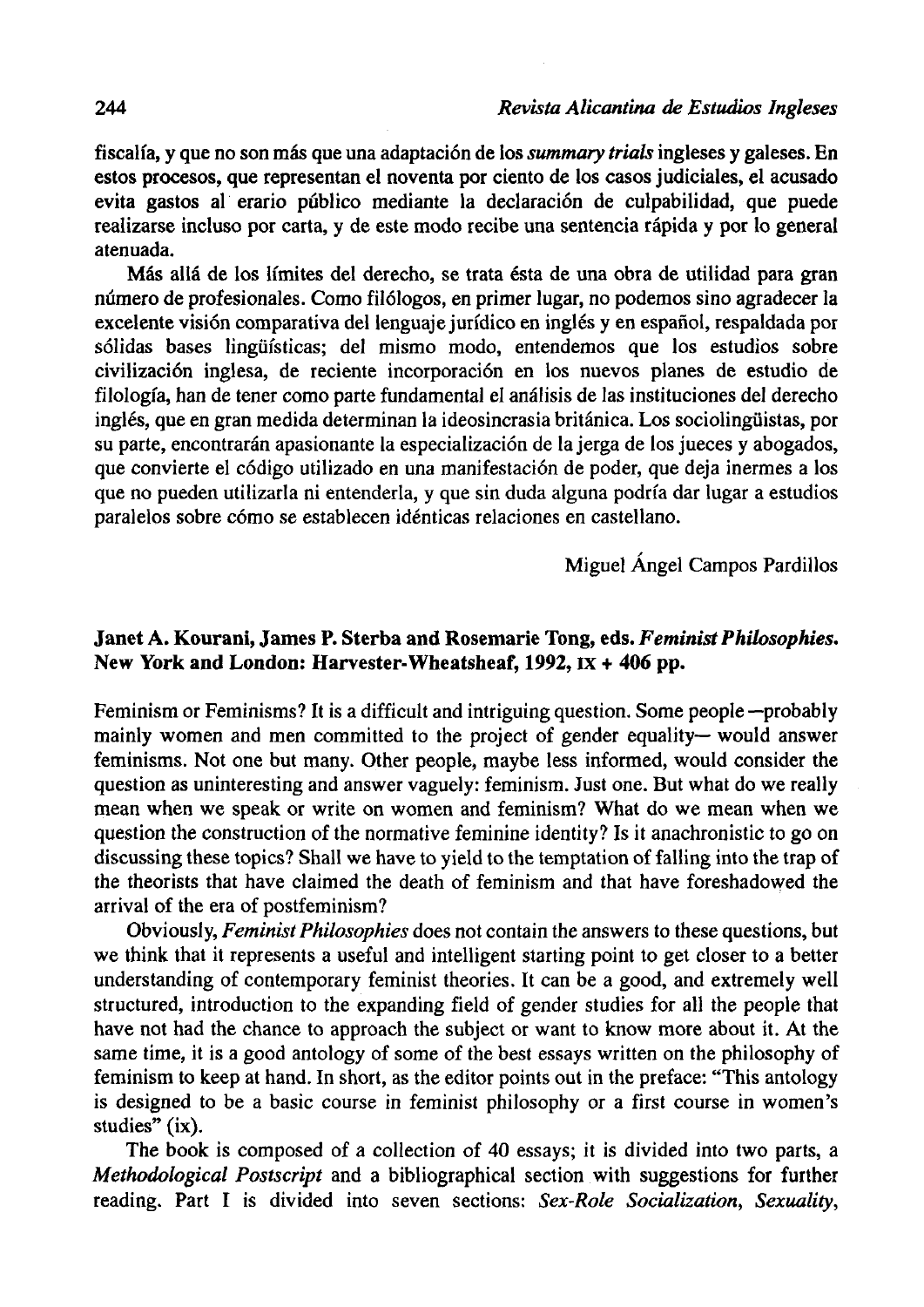*Reproduction, Self-Images, The World of Work, The Domestic Scene* and *Cultural Invisibility.* The second part is composed of five sections: *Liberal Feminism, Radical Feminism, Psychoanalitic Feminism, Marxist/Socialist Feminism* and *Postmodern Feminism.* The contents of the book and its structure underline two main ideas. The first is to relate women as social subjects to our contemporary reality and the second is to present the main theoretical schools within the field of gender studies.

The normative sexual identity, the family, the work place or the construction of the feminine body are parts of the mosaic that make up the life of most women. The assigned essentialist identity that women have to suffer and all the problems related to the construction of this identity, materialize in a number of rules that they are expected to obey and accept in order to be considered *as feminine.* The dominant ontological discourse that construe the feminine normative self acts through a network of power relations that are located in multiple sites. Sexuality is one of these sites and, within this field, the control over reproduction—or the free access of women to legal abortion, for instance—is an argument that is strictly related to the question of women's right and to the right that every individual has to maintain control over his or her sexuality. This means that to lose control over one's sexuality is equal to losing power over an important part of your life.

Other prominent fields where power relations act powerfully are the work place —difference in wages and benefits, for example—or the "disciplinary practices" that many women undergo to shape their bodies according to a discourse that, depending on fashion or other historical and cultural factors, wants them different all the time. As Sandra Bartky points out in an essay included in this collection:

Styles of the female figure vary over time and across cultures: they reflect cultural obsessions and proccupations in ways that are still poorly understood. Today, massiveness, power, or abundance in a woman's body is met with distaste .. . It is a silhouette that seems more appropriate to an adolescent boy or a newly pubescent girl than to an adult woman. Since ordinary women have normally quite different dimensions, they must of course diet. (105)

Literary history is another field where the contribution made by women along the centuries has very rarely been considered as important or relevant. But, according to the French philosopher Michel Foucault, within the relation power/knowledge writing can be considered as a mode of resistance and it is in this sense that some feminist theorists are committed to rediscovering and publishing works written by women and try to remedy the "cultural invisibility" that these texts—novéis, poems, essays, short stories, etc.—had been condemned to in the last centuries.

As we have stressed before, the section *Cultural Invisibility* is the last of Part I and it acts as a bridge between the first and the second part of *Feminist Philosophies.* If the essays of Annette Kolodny, Joan Scott, Rosemary Radford Ruether and Sue Rosser stress the enormous importance that the feminine voice and the feminist perspective have in the cultural and religious field, in Part II of the book their cali materializes in a number of essays that introduce the reader to a variety of feminist theories.

At the beginning of this review we were wondering if it is possible to talk of feminism as a unique and unitary concept or if, on the contrary, we have to consider feminism as a